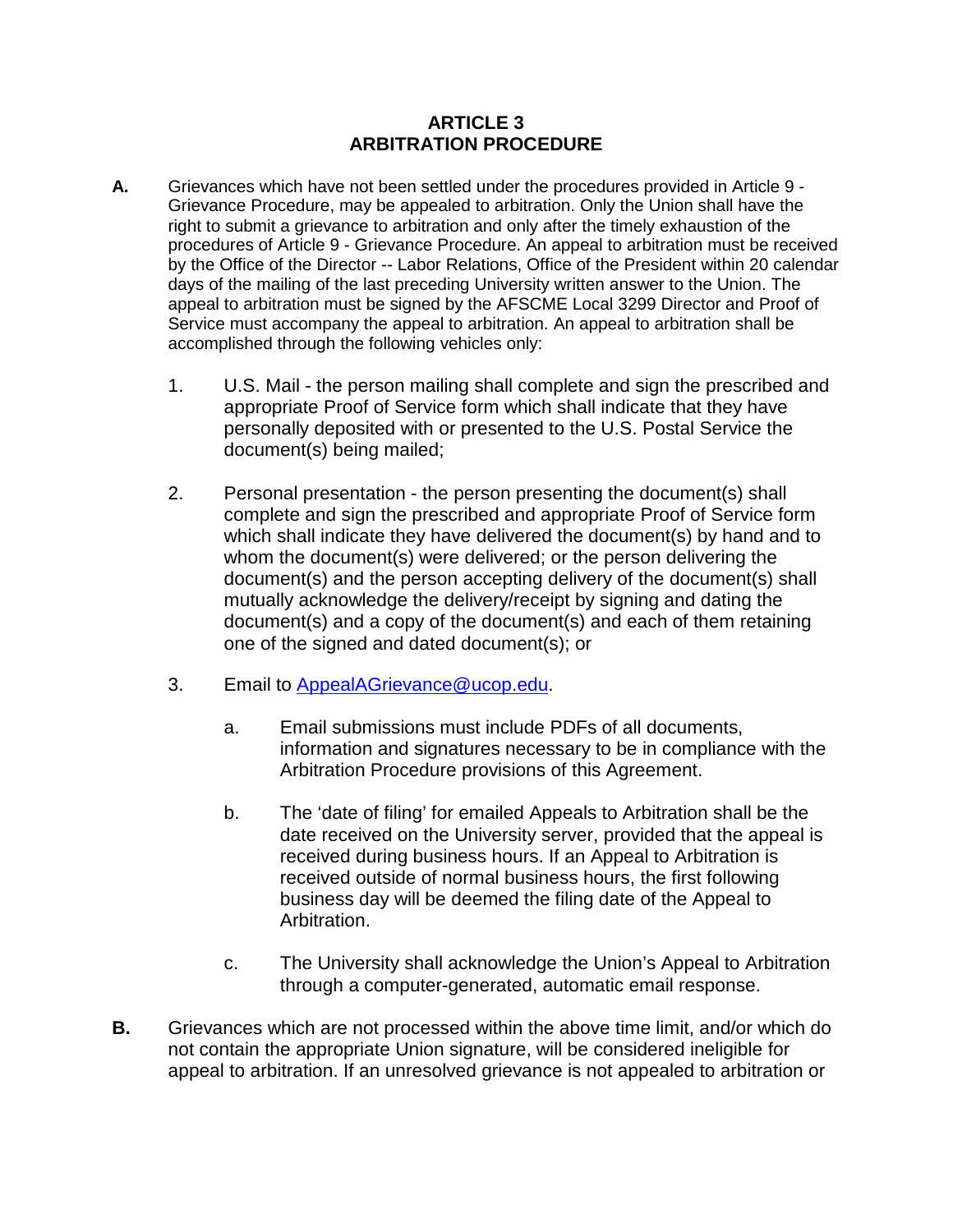heard in arbitration, the last preceding University written answer shall become final.

- **C.** A request for arbitration utilizing the expedited grievance procedure provided in Article 9 Grievance Procedure, Section H.2.f., may be made only by AFSCME in accordance with Section A. above. Request for arbitration under this section must include a copy of the completed grievance form.
- **D.** Within 15 calendar days of service upon the University of AFSCME's appeal to arbitration of a grievance, the University shall acknowledge receipt of the appeal and shall indicate the University's office of representation for the grievance. The acknowledgement shall indicate the location to which all correspondence and contact should be made relative to the Arbitration Procedure and shall include a Proof of Service.
- **E.** Within 30 calendar days of service upon AFSCME of the University's acknowledgement of a grievance having been appealed to arbitration as indicated in C. above, the parties shall attempt to mutually agree to the selection of one arbitrator from the permanent panel to serve as arbitrator for the appealed grievance.
- **F.** The scheduling of the arbitration hearing date must be accomplished no later than 180 calendar days from the date the grievance was originally appealed to arbitration. Failure to invoke the process described in Sections G. and H. below, within 180 calendar days will render the grievance ineligible for arbitration and the last preceding University written answer shall become final.
- **G.** Time limits related to the Arbitration Procedure may be extended by mutual written agreement of the parties in advance of the expiration of the time limit. Deadlines which fall on a day which is not a campus/medical center/Laboratory business day will automatically be extended to the next business day.

### **H. SELECTION OF THE ARBITRATOR**

- 1. If the parties mutually agree to the selection of the arbitrator, a letter signed by both parties shall promptly be sent to the arbitrator notifying him or her of his/her selection and requesting a hearing date. In the event the parties anticipate a hearing involving more than one day, they shall at the time of notice to the arbitrator of his or her selection estimate the number of days the hearing will require. Available arbitration date(s) shall not be any earlier than 21 calendar days from the arbitrator's receipt of his or her selection to hear the arbitration.
- 2. If the parties fail to reach mutual agreement as to the selection of an arbitrator for a grievance appealed to arbitration pursuant to Section D. above, selection shall be made as follows: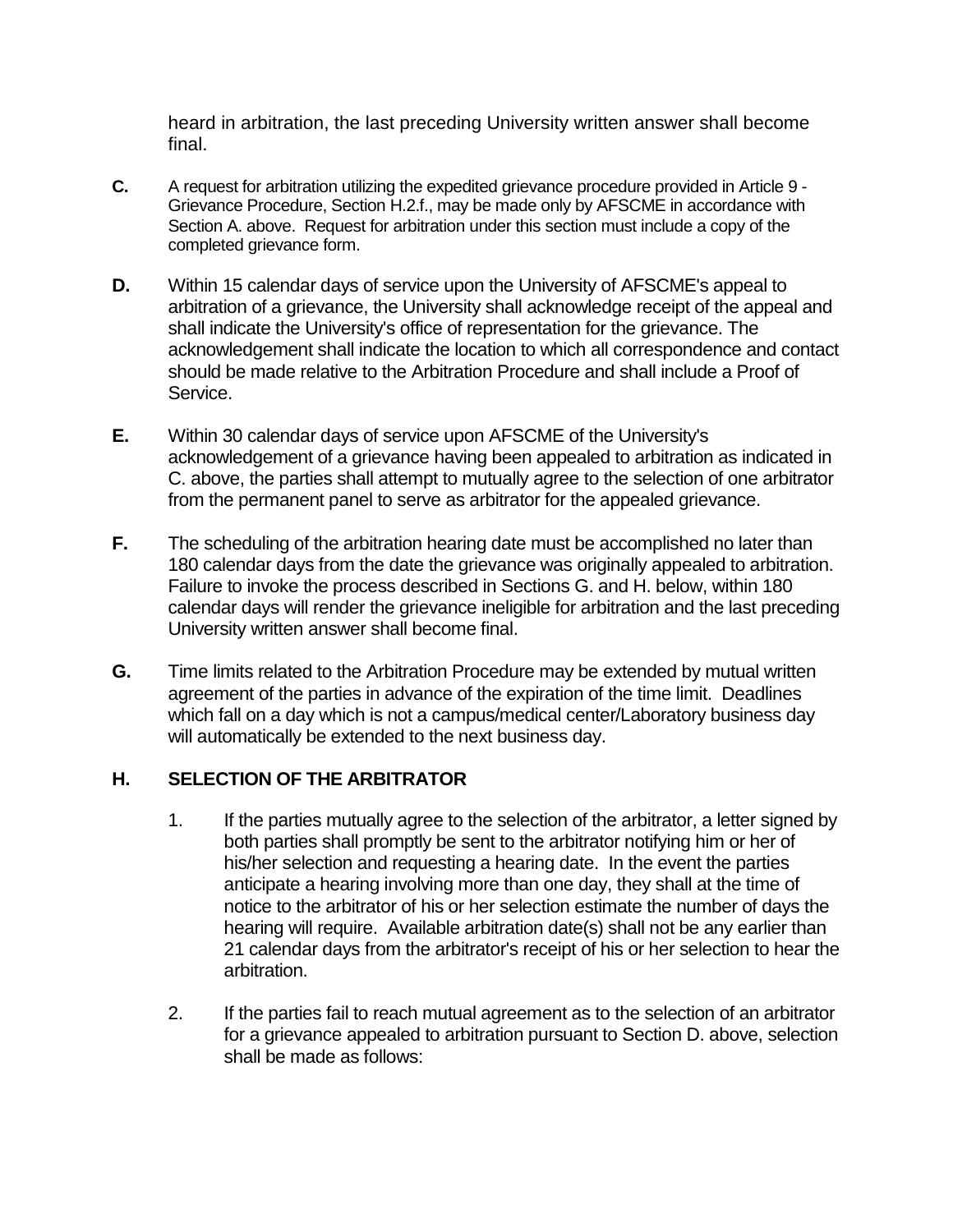- a. The names of five members from the northern or southern permanent panel group shall be drawn by blind lot.
- b. The parties shall alternately strike names from the list of five. The flip of a coin shall determine the party to begin the alternate process of the striking of the names.
- c. The one name remaining after each party has stricken two names shall be the arbitrator designated to conduct the hearing.
- d. If both parties mutually disagree with the arbitrator name which has been selected using the above process, the process shall be repeated in its entirety in order to determine a selected arbitrator.
- e. If, after two attempts, the parties mutually disagree with the arbitrator selected, then one party, chosen by the flip of a coin, shall draw one name by blind lot from the northern or southern group and that arbitrator shall hear the arbitration case.

# **I. SCHEDULING THE ARBITRATION HEARING**

- 1. Should the parties be unable to agree to a hearing date, the authority to schedule the hearing rests with the arbitrator. The parties may, however, mutually agree in writing in advance to extend the 180-day time limitation. In such cases the arbitrator shall be informed of the parties' mutual agreement and shall be provided with a copy of such written agreement.
- 2. Should the Union make a request that the grievance be placed in abeyance for any reason, the period of abeyance shall not exceed six months. The Union further agrees that grievances placed in abeyance shall have the time limits tolled during this period. Failure by the Union to reactivate the grievance within the six-month time limit following request that it be held in abeyance will render the grievance ineligible for arbitration and the last preceding University written answer shall become final.

## **J. ARBITRATION PROCEDURE**

- 1. The Arbitration Procedure of this Agreement may be invoked only by AFSCME.
- 2. Unless there is mutual agreement by both parties to modify the scope of the hearing, the issue to be heard by the arbitrator shall solely and in its entirety be restricted to the matter which was the subject of the grievance as stated at Step 3 or in the case of an expedited grievance, as stated at the Step 2 hearing. The decision of the arbitrator will be restricted to whether there is a violation of the Agreement as set forth in the last preceding written answer of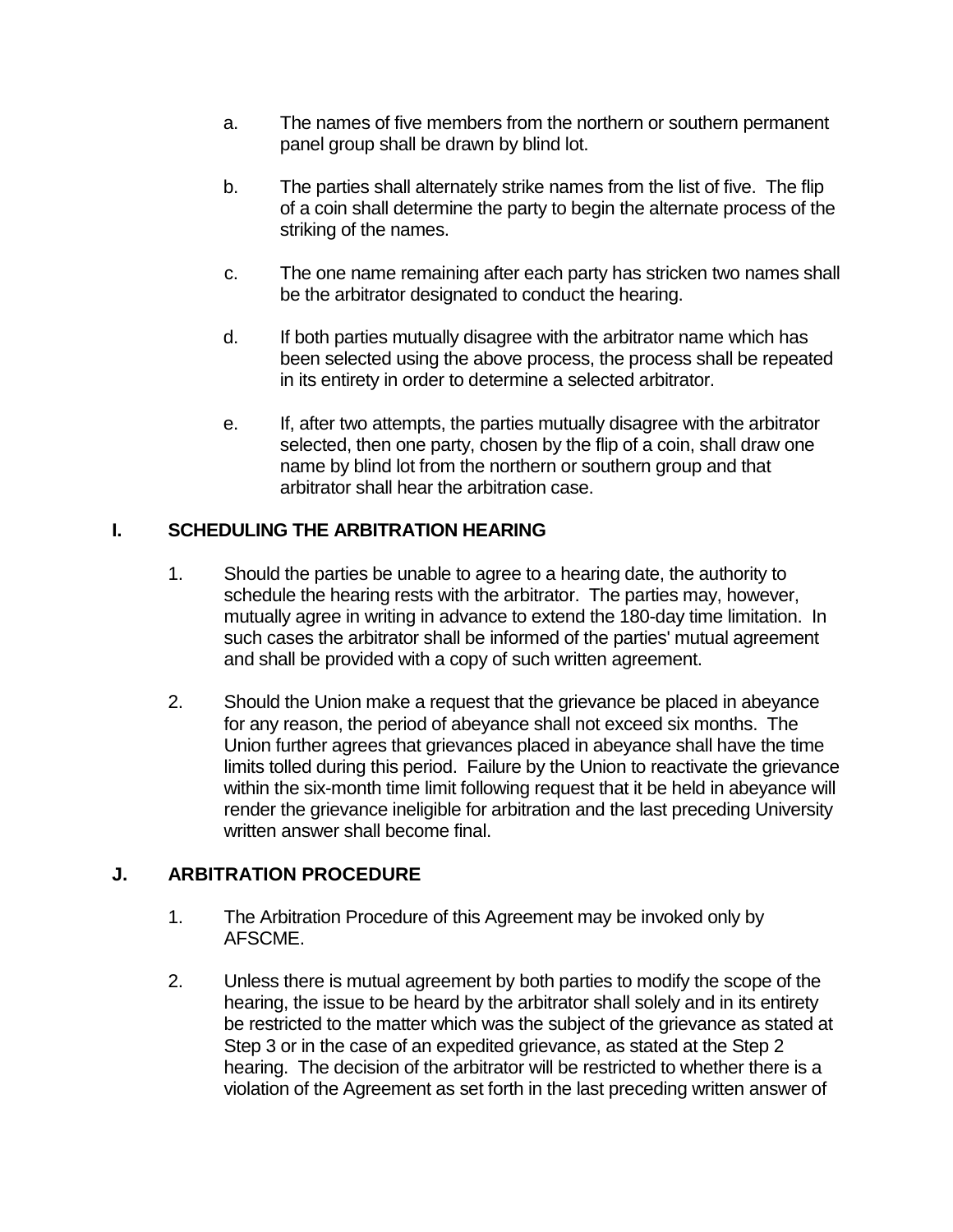the University. If such a violation is found, the arbitrator shall specify the remedy in accordance with the terms of this Agreement.

- 3. The arbitration hearing shall provide an opportunity for AFSCME and the University to examine and cross examine witnesses under oath or affirmation and to submit relevant evidence. AFSCME shall not seek to introduce new issues or allegations at the arbitration hearing. Evidence or facts which were known to AFSCME but not introduced during the last preceding formal grievance step of the Grievance Procedure shall not be introduced by AFSCME at the arbitration hearing.
- 4. Settlement offers made during the Grievance Procedure shall not be introduced as evidence in the arbitration hearing.
- 5. When the University has the information upon which to base a challenge to the arbitrability of a grievance and has such information prior to the selection of an arbitrator, the University shall inform the Union in writing of the intent to raise the issue of arbitrability prior to the selection of the arbitrator.
- 6. Should arbitrability of the subject matter be an issue, a separate arbitrator shall be appointed to determine the question of arbitrability unless the parties agree otherwise. Should procedural arbitrability be an issue in addition to subject matter arbitrability, two arbitration hearings will be held using two different arbitrators with the hearing on the arbitrability of procedure being held first, unless the parties agree otherwise.
- 7. Where two or more grievances are appealed to arbitration an effort will be made to consolidate the grievances and agree upon a single arbitrator.
- 8. Arbitration hearings conducted pursuant to this Article shall be closed unless the parties mutually agree otherwise in advance and in writing.
- 9. The arbitrator shall have the obligation of assuring that all necessary facts and considerations are brought before him or her by the representatives of the parties at the hearing. In all respects he or she shall assure that the hearing is a fair one. The arbitrator shall be the sole judge of the relevancy and materiality of the evidence and testimony offered. The arbitrator may receive and consider evidence but shall give appropriate weight to any objections made. All documents to be considered by the arbitrator shall be filed at the hearing.
- 10. The decision of the arbitrator on any issue properly before him or her shall be final and binding upon the University, the Union and all employees. The arbitrator's authority shall be limited to determining whether the University has violated the provision(s) of this Agreement. The arbitrator shall not have jurisdiction or authority to add to, amend, modify, nullify or ignore in any way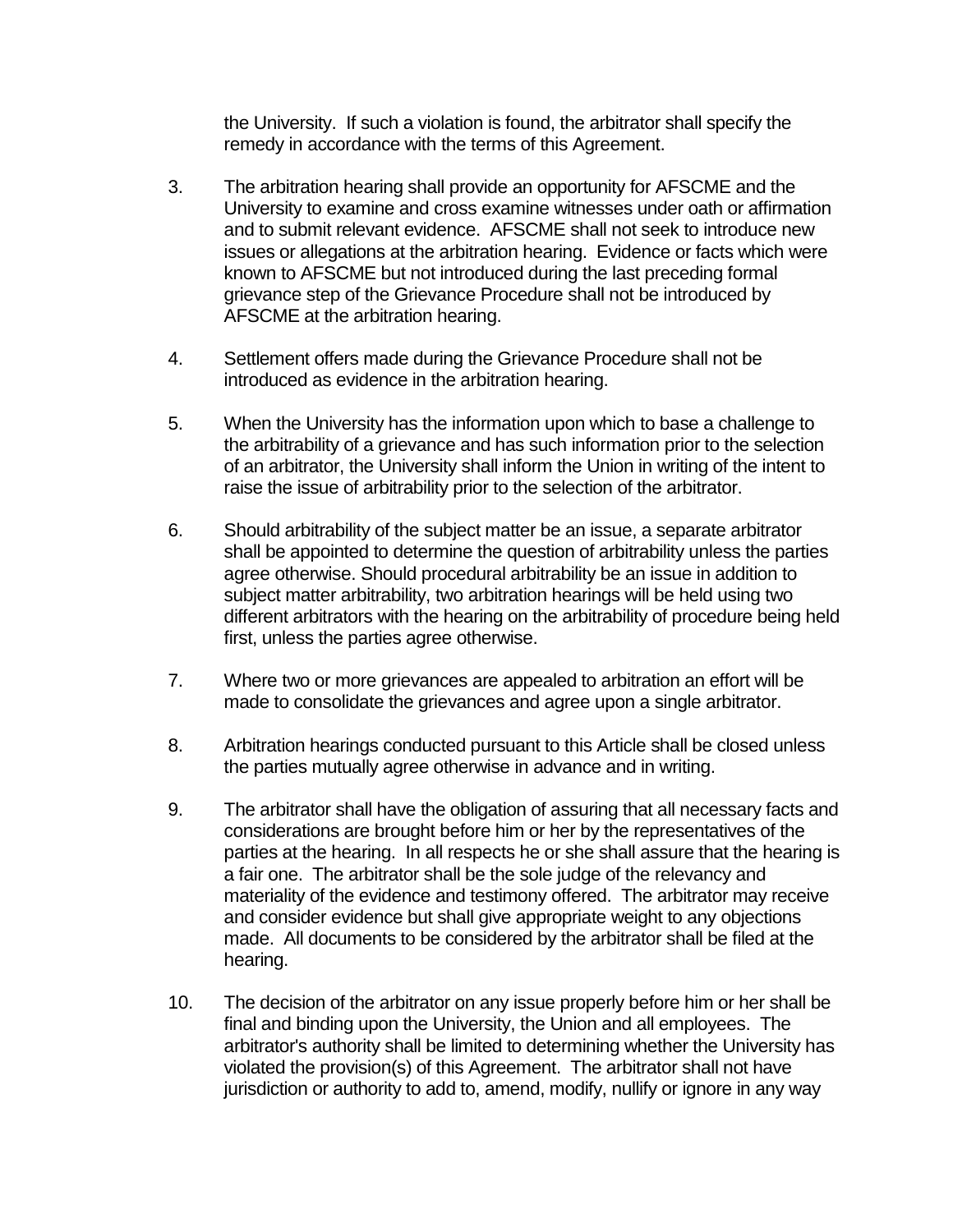the provisions of this Agreement and shall not make any award which would, in effect, grant the Union or the employee(s) any matters which were not obtained in the negotiation process.

- 11. The arbitrator shall have the authority to subpoena and require the attendance of witnesses upon the reasonable request of either party but not upon his/her own motion. The arbitrator shall have no authority to subpoena documents nor shall the parties be required or ordered to produce lists of witnesses prior to the hearing. The expense of service and appearance fees, if any, shall be borne entirely by the party requesting the subpoena of witnesses and the arbitrator shall, in advance of the hearing date, inform each party of the identity of witnesses subpoenaed by the other party.
- 12. Either or both parties may, at their discretion, file briefs with the arbitrator. The order and time limits of briefing shall, on a case by case basis, be as mutually agreed upon by the parties or as specified by the arbitrator. Briefing time limits may be extended if mutually agreed upon by the parties.
- 13. The arbitrator shall consider the evidence presented and render a written decision within 30 calendar days of the close of the record of the hearing.
- 14. With regard to a grievance appealed to arbitration for which in whole or in part the remedy sought involves back wages or other monetary reimbursement, the University shall not, in providing such remedy as a result of an arbitrator's award or a settlement, be required to make any payment of wages or any other monetary reimbursement for:
	- a. Any period of time during which an extension of time limits has been granted at the request of AFSCME;
	- b. Any period of time between the date a hearing was originally scheduled to be held and, due to a request from AFSCME to postpone or change the scheduled hearing, the rescheduled date of the hearing; and
	- c. Any period of time earlier than 30 days prior to the date of filing of the Step 1 written grievance.
- 15. If the grievance is sustained in whole or in part, the remedy shall not exceed restoring to the employee the pay, benefits or rights lost as a result of a violation of the Agreement less any compensation from any source, including, but not limited to, Workers' Compensation and Unemployment Insurance benefits. The decision of the arbitrator, within the limits described herein, shall be final and binding.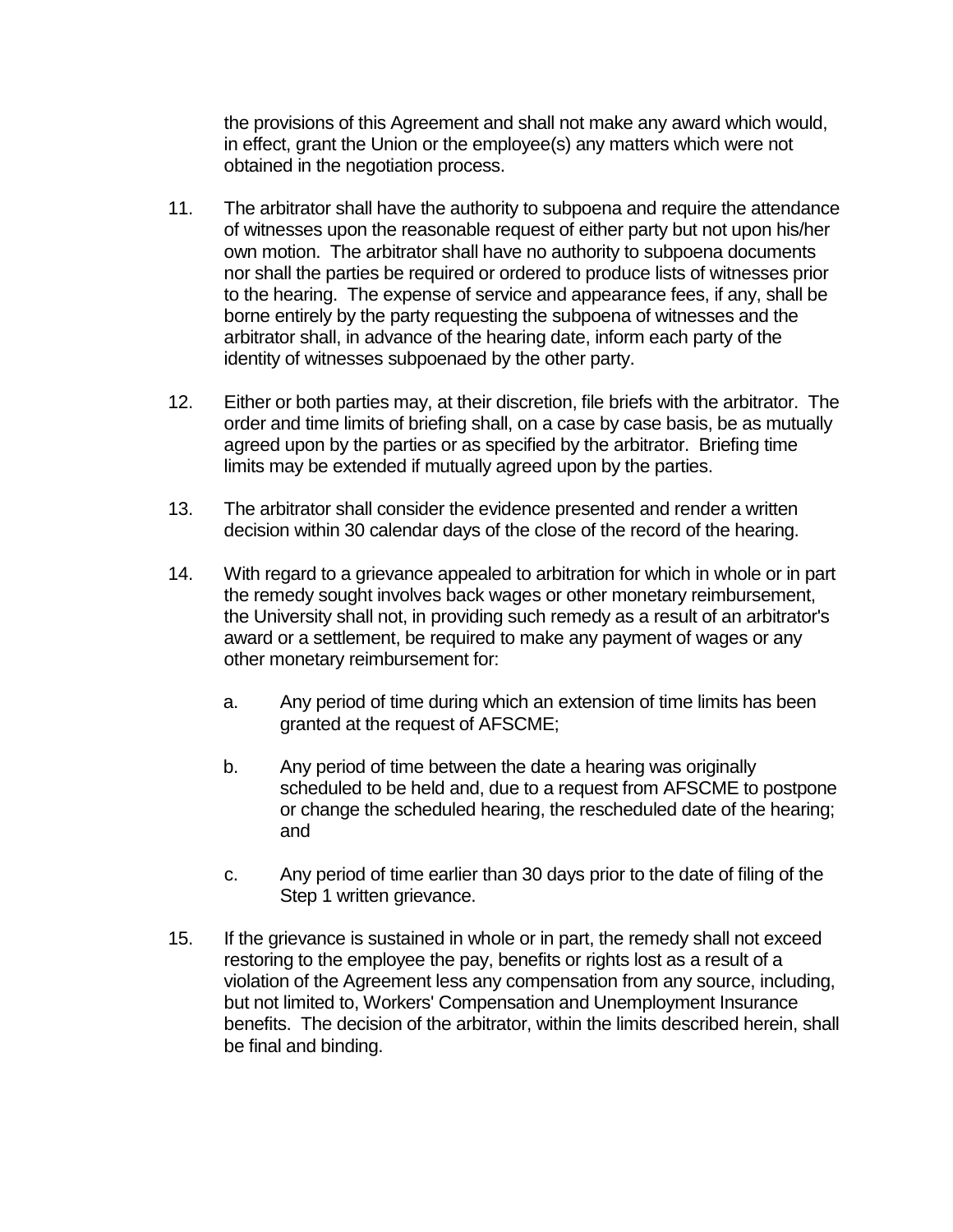- 16. Except for the correction of mathematical, calculation, recording or accounting errors relating to the payment of wages, an award of an arbitrator with respect to any grievance which shall be submitted to him or her shall not in any case be made retroactive to a date earlier than 30 calendar days prior to the initiation of the written grievance in Step 1 of the Grievance Procedure. For grievances involving the correction of an error in the payment of wages or the correction of mathematical calculations, recording or accounting errors relating to the payment of wages (for example vacation leave, holidays, overtime, military leave or the amount of shift differentials, if any) shall not be made retroactive to a date earlier than two years prior to the initiation of the written grievance in Step 1 of the Grievance Procedure.
- 17. In any settlement of a grievance appealed to arbitration involving retroactive payments, the appropriate University and Union representatives shall expeditiously determine the identity of the payees and the specific amount owed each payee. Such amount of payment shall be final and no individual employee or group of employees may subsequently grieve the amounts received.
- 18. Awards involving monetary payment and/or credit shall be limited in their calculation to the utilization of the employee's actual and appropriate wage or benefit amount and shall not include the awarding of interest or any other payment/credit unrelated to a benefit amount or an hourly wage. Upon the motion of either party, or at his or her own discretion, an arbitrator may retain jurisdiction in cases involving an award of retroactive monetary payment and/or credit.
- **K.** The cost of the arbitrator and expenses of the hearing will be shared equally by the University and AFSCME. If either party or both parties request that a stenographic record of the hearing be made and transcripts provided, the parties shall equally share the entire cost of such service and the cost of the provision of a transcript to each party and the arbitrator.
- **L.** Witnesses who appear at the arbitration hearing at the request of the Union shall be in a without-loss-of-straight-time pay status for time spent actually giving testimony. Every effort shall be made by the Union to avoid the presentation of repetitive witnesses. The grievant (one grievant in a group grievance) shall be in a without loss-of-straight-time pay status at the arbitration hearing. The University shall not be responsible for any lodging, travel or other expenses incurred by grievants, witnesses or Union representatives with regard to the arbitration hearing. The University shall not be required to grant without-loss-of-straight-time pay status to more than one employee Union representative for attendance at any one arbitration hearing.
- **M.** An appeal to arbitration shall not constitute a bar to efforts by the University and AFSCME to achieve resolution of the grievance appealed to arbitration during the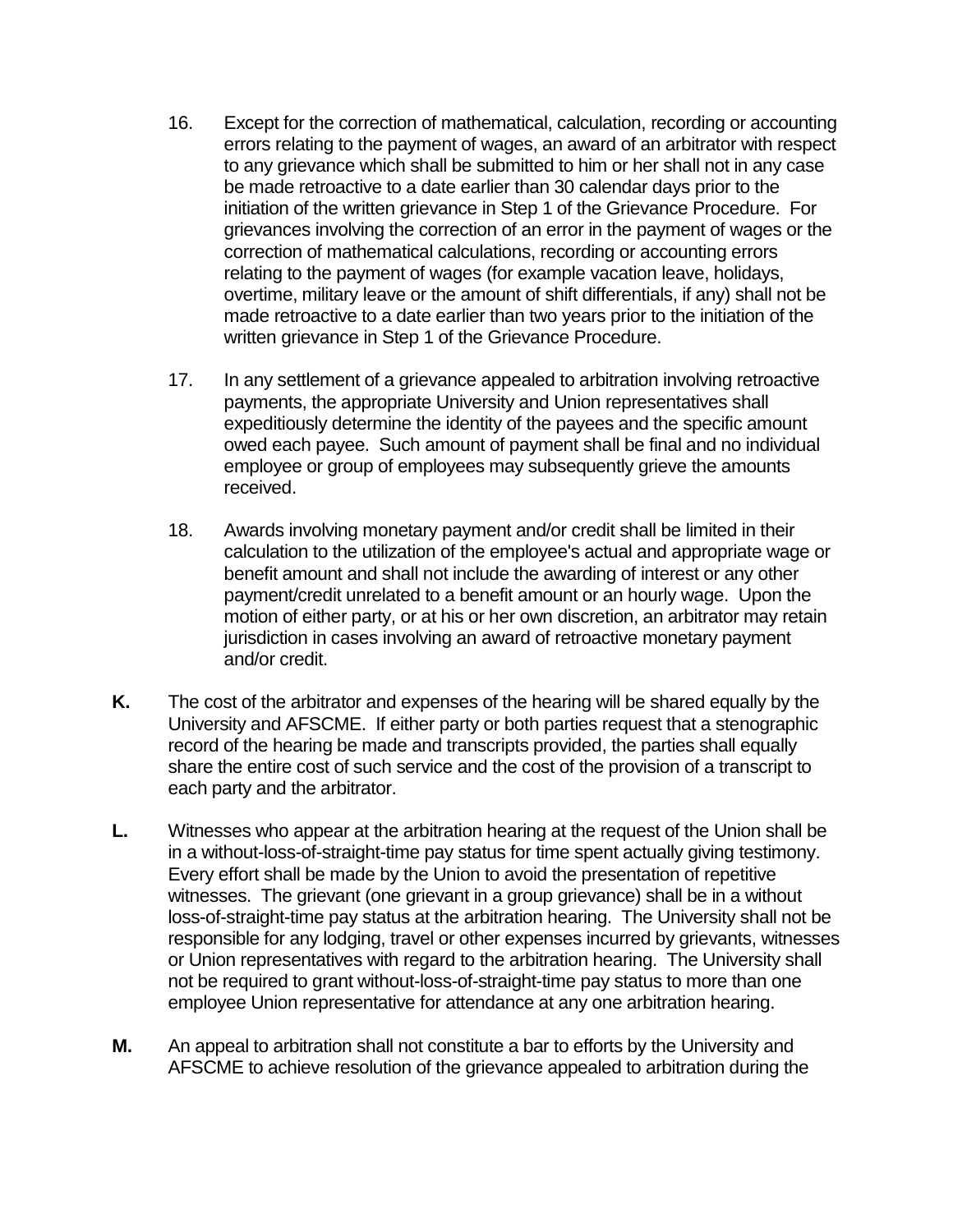time the appeal is pending and until such time that an arbitrator has rendered his or her decision.

**N.** AFSCME shall have full authority to settle, withdraw, or otherwise dispose of any grievance brought on behalf of the Union and/or on the behalf of employees. An agreement to settle, withdraw, or otherwise dispose of a grievance appealed to arbitration reached by and between the University and AFSCME shall be binding upon employees represented by AFSCME.

## **O. PANEL OF ARBITRATORS**

- 1. The University and AFSCME agree that there will be a permanent panel of 32 arbitrators selected to hear arbitration cases which are scheduled for hearing pursuant to the provisions of this Article. Sixteen shall be selected to hear cases involving the northern campus/medical center/Laboratory locations and 16 shall be selected to hear cases involving the southern campus locations.
- 2. Annually each party shall have the right to eliminate up to two arbitrators from the panels. A party exercising this right shall notify the other party in writing of the name(s) of the arbitrators to be stricken from the panel(s).
- 3. In replacing arbitrators who were eliminated or removed themselves from the panels the parties will attempt to mutually agree upon replacements. If mutual agreement cannot be reached, replacement arbitrators will be selected alternately by the parties. The party selecting first shall be determined by the flip of a coin. Any arbitrator eliminated may not be placed back on a panel for two years.
- **P.** In all cases appealed to arbitration pursuant to the terms of this Article and this Agreement, with the exception of those cases in which the issue is that of actions taken by the University pursuant to Article 7 - Discipline and Dismissal, AFSCME shall have the burden of proceeding and the burden of proof. The burden of proceeding and proof in cases in which the issue is that of actions taken by the University pursuant to Article 7 - Discipline and Dismissal, shall be the University's cases in which the issue is that of actions taken by the University pursuant to Article 7 - Discipline and Dismissal, shall be the University's.
- **Q.** Under no circumstances shall any grievance involving employees engaged in the violation of Article 23 - No Strikes be discussed or processed by the University to the arbitration stage or heard by an arbitrator while such violation continues. This provision shall not, however, waive compliance with the time limits for filing grievances or appeals from decisions rendered with regard to grievances or appeals to the Arbitration Procedure. Any grievance settlements and arbitration awards regarding back pay and/or reinstatement of benefits for employees who engage in violations of Article 23 - No Strikes shall not be made for any period of the time during which violations of Article 23 - No Strikes are occurring or have occurred.